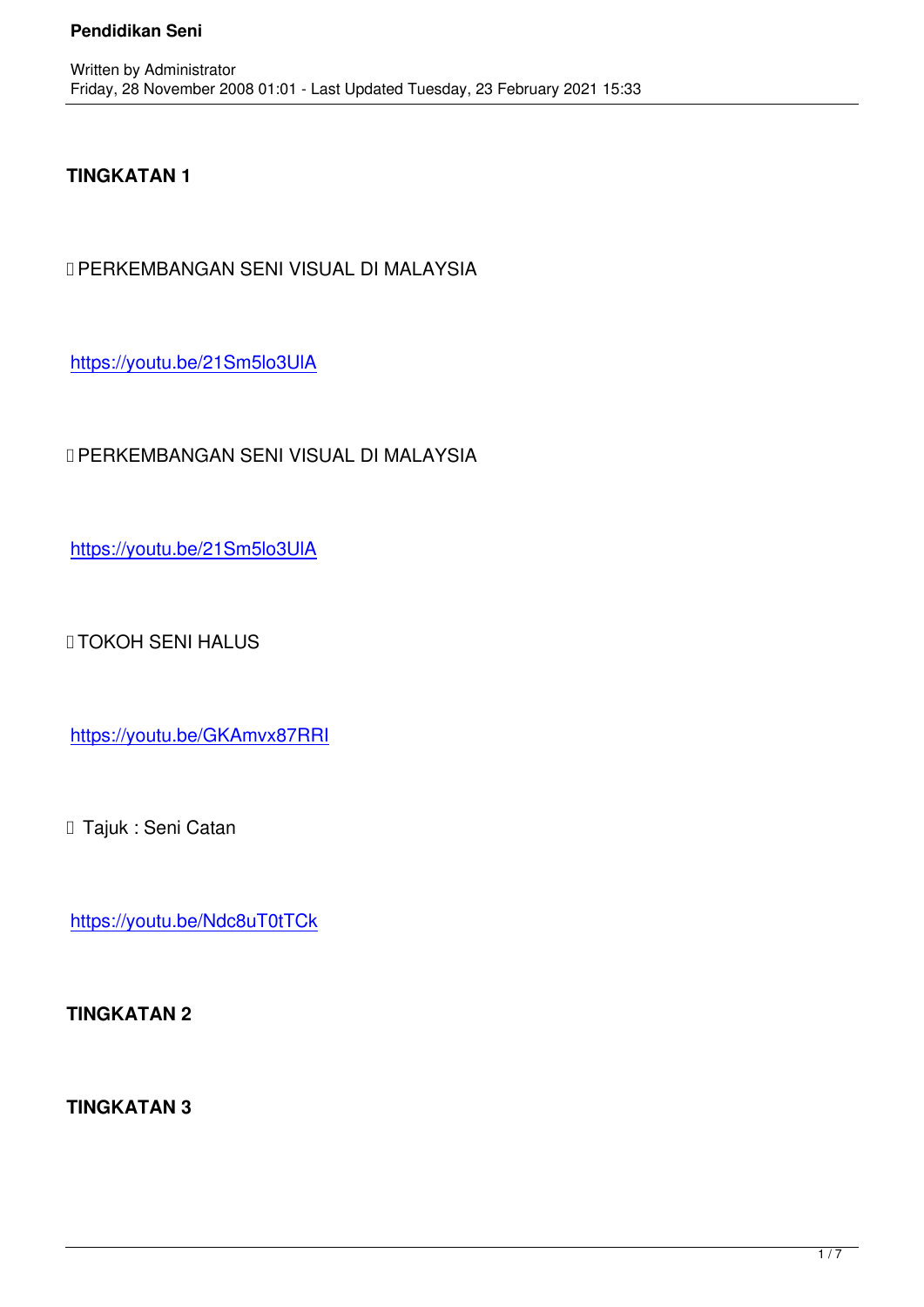✅CONTOH ARCA

https://youtu.be/uGSneS\_FzRE

[✅ SENI SULAMAN: SULAMAN R](https://youtu.be/uGSneS_FzRE)EBEN

https://youtu.be/MWbQXU1L6Xw

□ Tajuk 9 : Seni Anyaman

https://youtu.be/veGeP7ttZ8o

**[TINGKATAN 4](https://youtu.be/veGeP7ttZ8o)**

✅KRITERIA PENILAIAN KARYA

https://www.youtube.com/watch?v=emY7TEo3C-s&t=80s

[✅TAJUK 3 : SENI CATAN PART 1 - SEJARAH, TOKOH & KAR](https://www.youtube.com/watch?v=emY7TEo3C-s&t=80s)YA

https://youtu.be/hAf3ComM1ZQ

[✅TAJUK 3 -SENI CATAN \(PART](https://youtu.be/hAf3ComM1ZQ) 2) - TEKNIK CATAN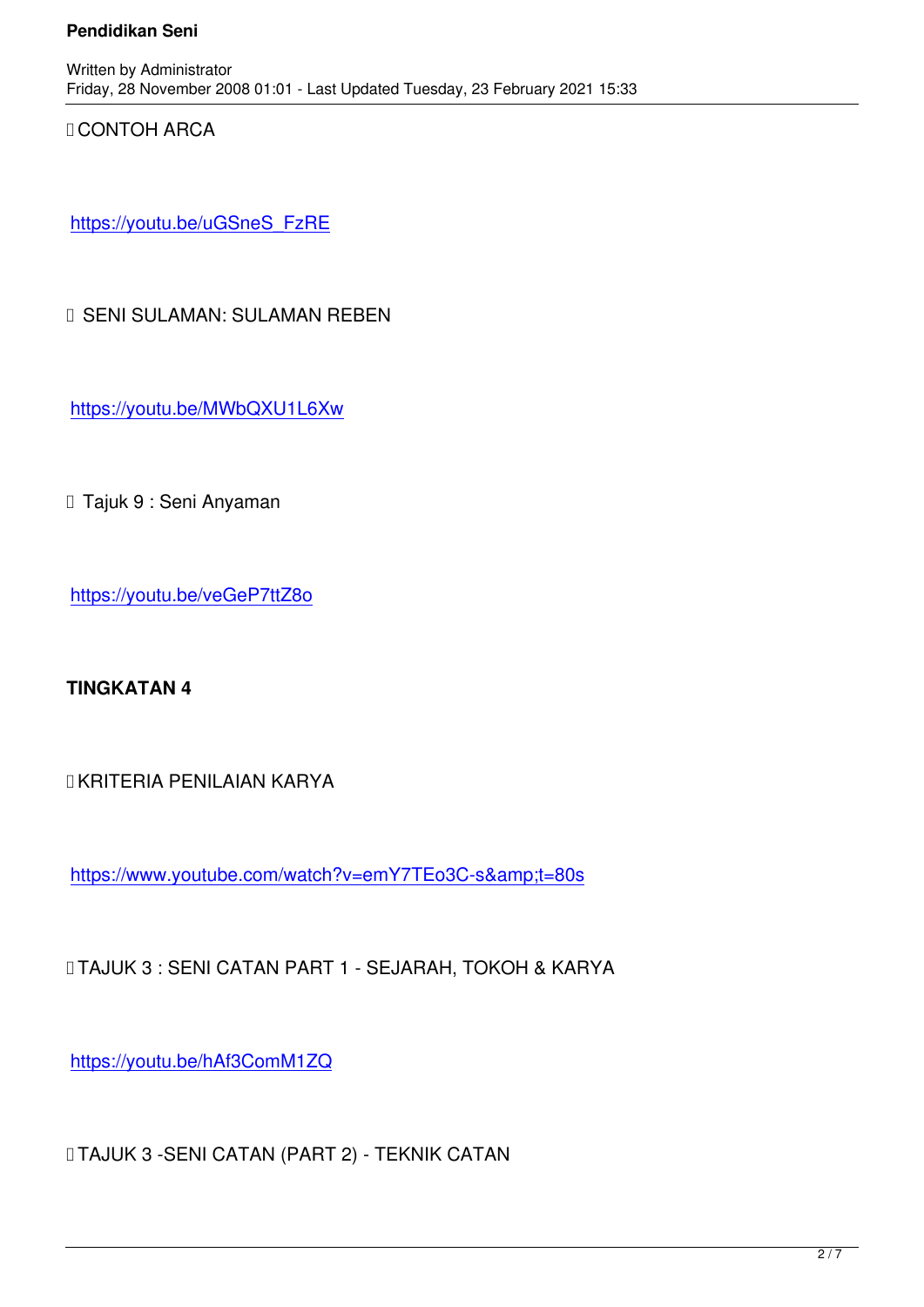https://youtu.be/5yn95ka5q2Y

Written by Administrator and Administrator and Administrator and Administrator and Administrator and Administrator and Administrator and Administrator and Administrator and Administrator and Administrator and Administrator

[✅TAJUK 3 : SENI CATAN PAR](https://youtu.be/5yn95ka5q2Y)T 3 - MEDIA CATAN

https://youtu.be/MPWLrzMuuTc

[✅TAJUK 3 : SENI CATAN PART](https://youtu.be/MPWLrzMuuTc) 4 - ALIRAN GAYA SENI CATAN

https://youtu.be/D3Tpup1GViQ

[✅ SENI CATAN \(PART 2\) - TEK](https://youtu.be/D3Tpup1GViQ)NIK CATAN

https://youtu.be/r6v4Xu2J\_hw

[✅ TAJUK : CETAKAN ✅Part 1](https://youtu.be/r6v4Xu2J_hw)

https://youtu.be/ix-MUB8FlJE

[✅ TAJUK : CETAKAN ✅ Part 2](https://youtu.be/ix-MUB8FlJE)

https://youtu.be/PfJ-klRig\_w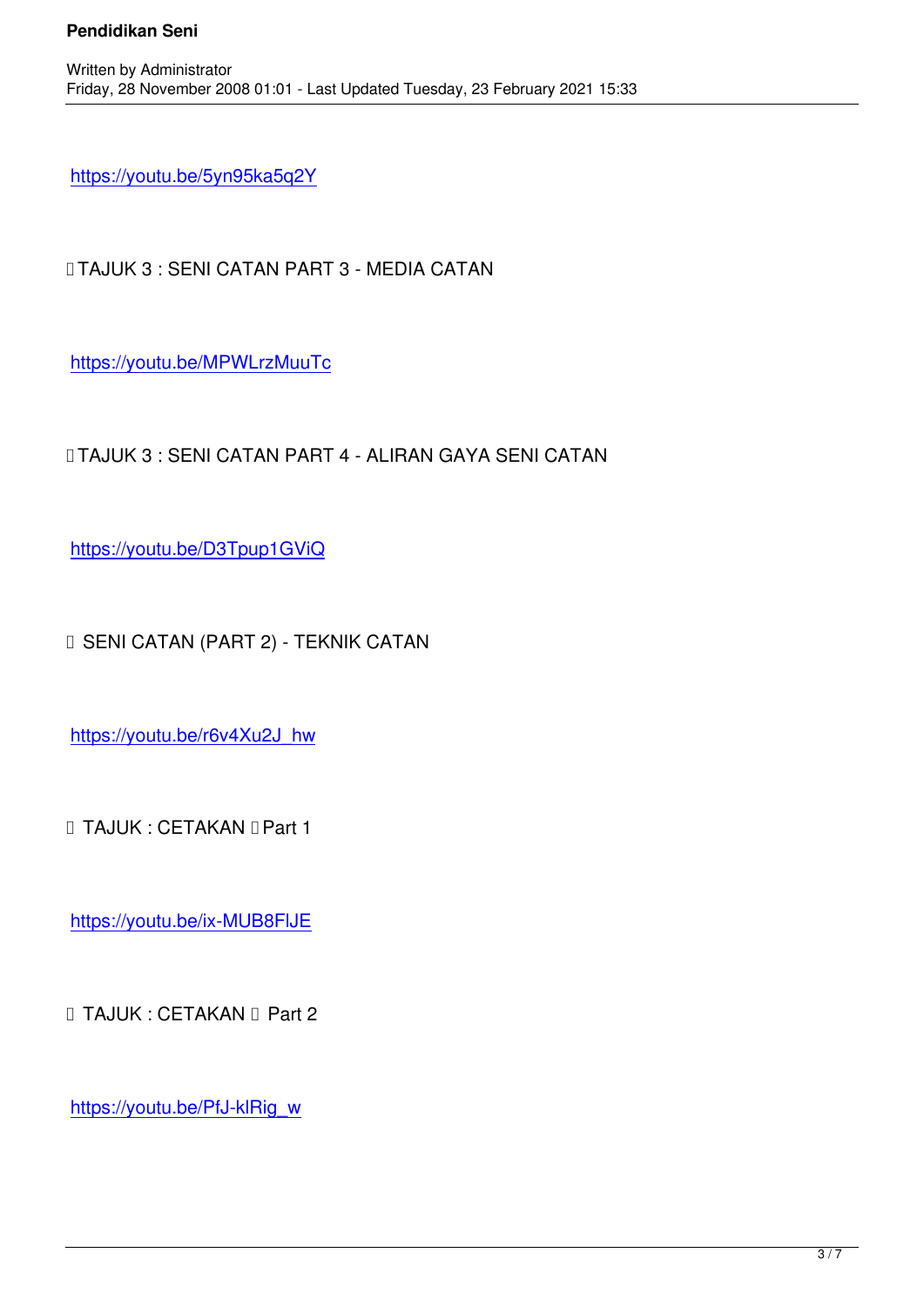✅TAJUK 5 /REKA BENTUK LANDSKAP

https://youtu.be/DZt9T5cAkk4

[✅TAJUK 5 : REKA BENTUK LA](https://youtu.be/DZt9T5cAkk4)NDSKAP

https://www.youtube.com/watch?v=0KarRvCiRhc

[✅TAJUK 7/ SENI UKIRAN](https://www.youtube.com/watch?v=0KarRvCiRhc)

https://youtu.be/5knKIiRXamY

[✅TAJUK 7: SENI UKIRAN](https://youtu.be/5knKIiRXamY)

https://www.youtube.com/watch?v=rmbf9gqVPUw

[✅ TAJUK 8 - SENI REKA GRAFIK \(ILUSTRASI\)](https://www.youtube.com/watch?v=rmbf9gqVPUw)

https://youtu.be/69fxbm9PaXo

[✅ TAJUK 9 - SENI FOTOGRAF](https://youtu.be/69fxbm9PaXo)I / GENRE FOTOGRAFI

https://youtu.be/8gkMlHIC56U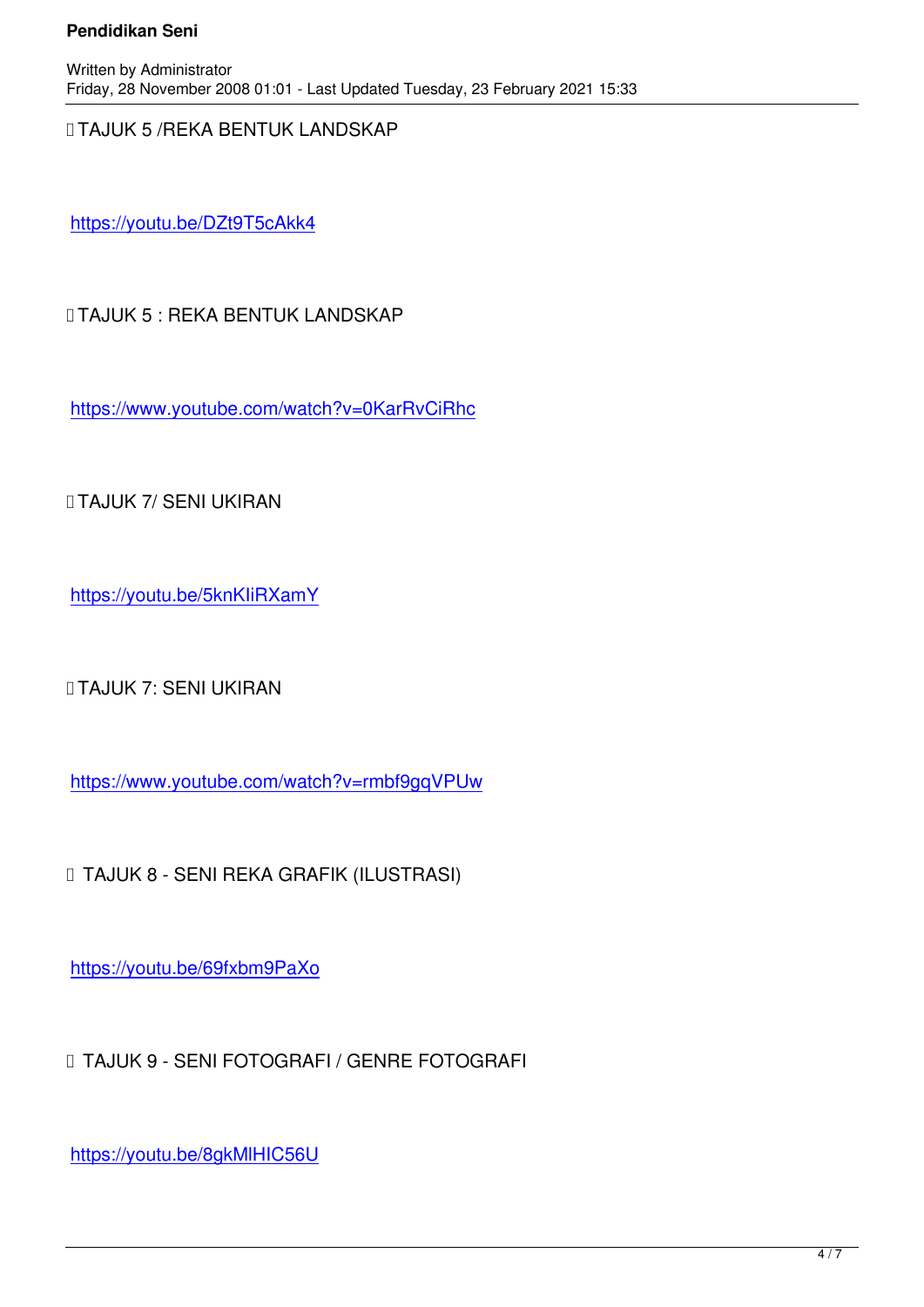✅PROSES MEMBUAT SENI UKIRAN MENGGUNAKAN SPAN BUNGA

https://youtu.be/2AjOip9MYAE

[✅REKA BENTUK DALAMAN](https://youtu.be/2AjOip9MYAE)

https://youtu.be/LcJt4-09KWM

## [✅PROSES MEMBUAT SENI U](https://youtu.be/LcJt4-09KWM)KIRAN MENGGUNAKAN SPAN BUNGA

https://youtu.be/2AjOip9MYAE

[✅REKA BENTUK DALAMAN](https://youtu.be/2AjOip9MYAE)

https://youtu.be/LcJt4-09KWM

**[TINGKATAN 5](https://youtu.be/LcJt4-09KWM)**

✅LUKISAN PENGORAKAN ( JEJARIAN )

https://youtu.be/IRj8hDzoidU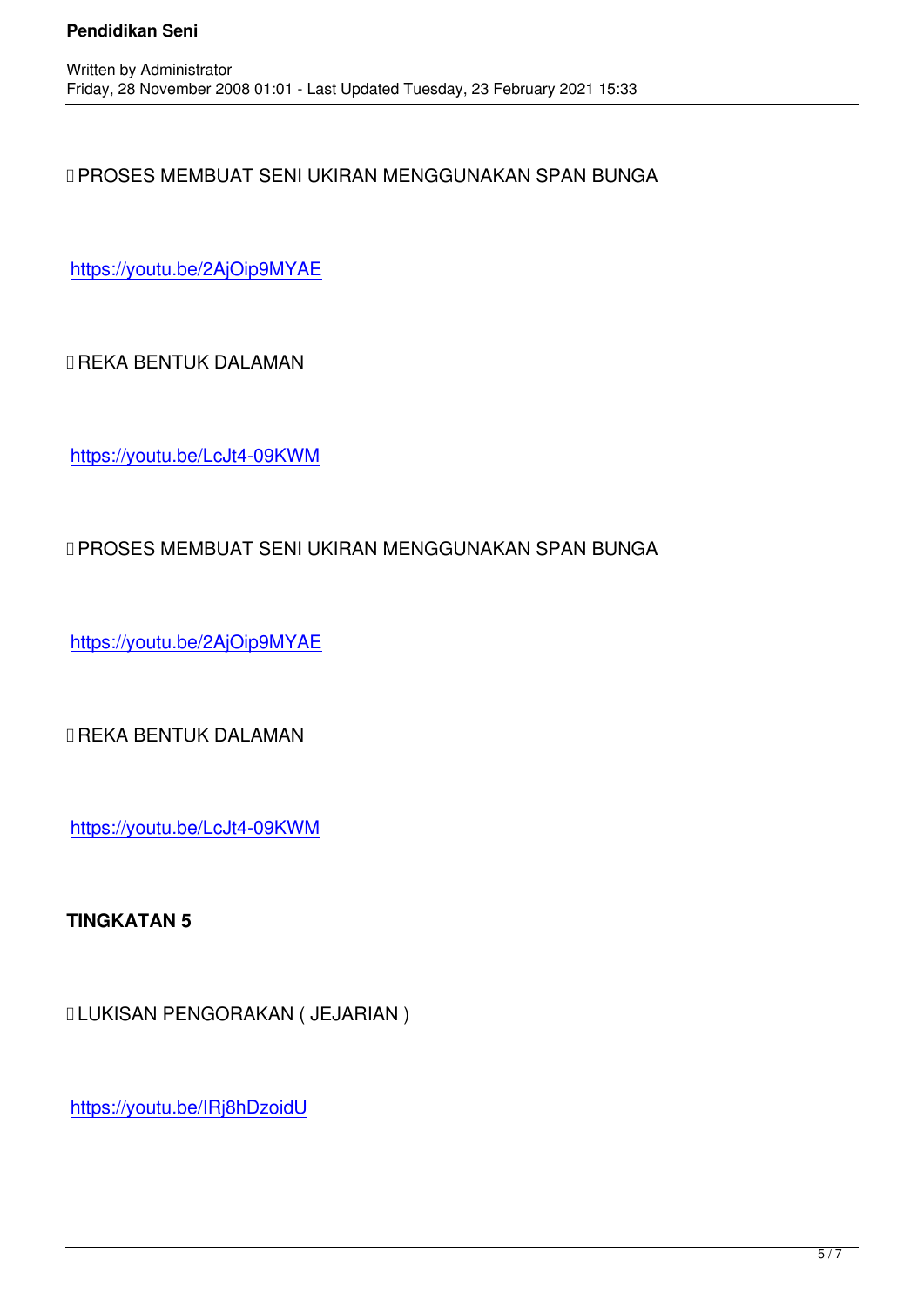✅LUKISAN REKA BENTUK DALAMAN KEDIAMAN

https://youtu.be/gNduIW7r3GA

[✅TAJUK/BIDANG - KOMUNIKA](https://youtu.be/gNduIW7r3GA)SI VISUAL - REKA CORAK

https://youtu.be/xS2I\_GMluno

[✅TAJUK/BIDANG - KOMUNIK](https://youtu.be/xS2I_GMluno)ASI VISUAL - ILUSTRASI

https://youtu.be/QorXEHFQUX4

[✅ TAJUK/ BIDANG - SENI HALU](https://youtu.be/QorXEHFQUX4)S – CETAKAN

https://youtu.be/CUNg9cJnTVg

[✅TAJUK : LUKISAN \(PART 1\)](https://youtu.be/CUNg9cJnTVg)

https://youtu.be/-vuisgJWRDE

□ Subtopik : Pendidikan Seni Visual | Tingkatan 1 - 5 | Lakes & Bridge In Red | Acrylic

https://youtu.be/6FZIkdhZB\_Y